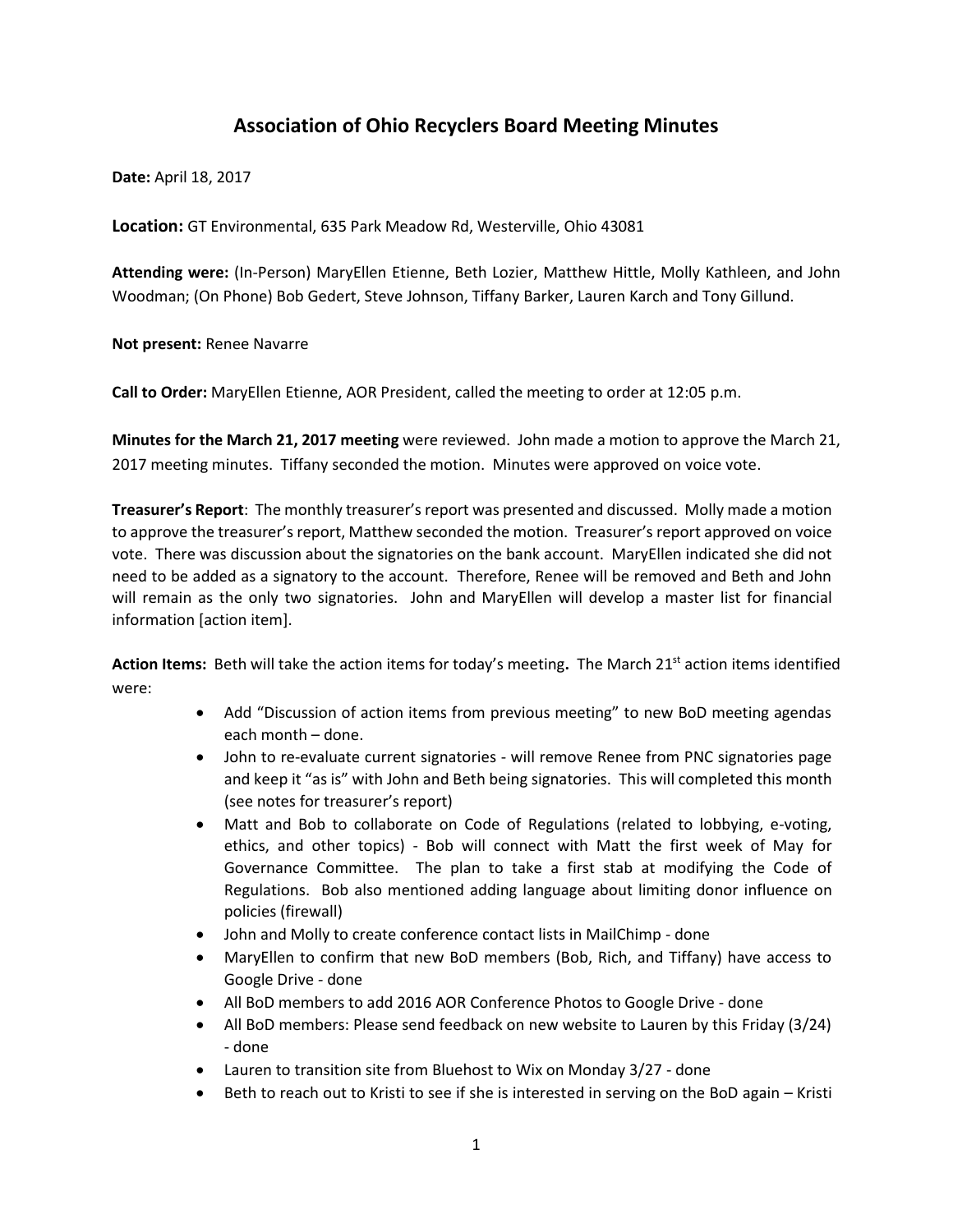is currently not able to rejoin the Board.

- MaryEllen to confirm whether Willig Tour letters were sent and if tour is still going to take place - done
- MaryEllen to send 2017 Partner's Conference speakers and themes to BoD for review and suggestions - done
- Beth to send email from Brian Roe Matt has recieved the contact info.
- All BoD members: Please review the Committee lists to make sure your name is in the appropriate group(s) - done
- Communications committee to draft a MailChimp e-blast task completed

# **Old Business**

The Willig Tire tour was cancelled due to limited RSVPs. Rich Brandt and Louise Holliday both sent in letters of resignation from their respective Board positions.

# **Committee Updates**

For the Governance Committee, they will be meeting the first week in May to discuss the COR [action item].

The chair for the Strategic Planning Committee was absent. Therefore, there was nothing to report.

For the Communication and Programming Committee, the new website was discussed. Discussed putting the new "In the Loop" newsletter on the webpage and incorporating materials for the conference. Molly and Lauren will coordinate getting the newsletter on the site [action item].

It was related that all the committees should schedule a call prior to the next Board meeting [action item]. It was recommended to schedule ongoing monthly meetings and cancel if there is nothing to discuss.

# **Partners Conference Update**

MaryEllen is trying to drive up more participation in the planning efforts. Weekly conference calls are planned asking for "all hands on deck" to get the to-do list punched out. Several speakers are to be confirmed as well as one of the tour sites. All Board members need to register as soon as possible [action item]

The schedule-at-a-glance will be available on Friday. MaryEllen will send it out to all the board members [action item]. John will be send an e-blast to AOR membership with the schedule [action item].

# **New Business**

Support for HR 1034, Zero Waste Development & Expansion Act of 2017 - a copy of a letter of support for the legislation was presented along with a list of the congressman to be sent the letter. There was a couple of minor corrections to the text in the letter. Matt made a motion to send the letter of support